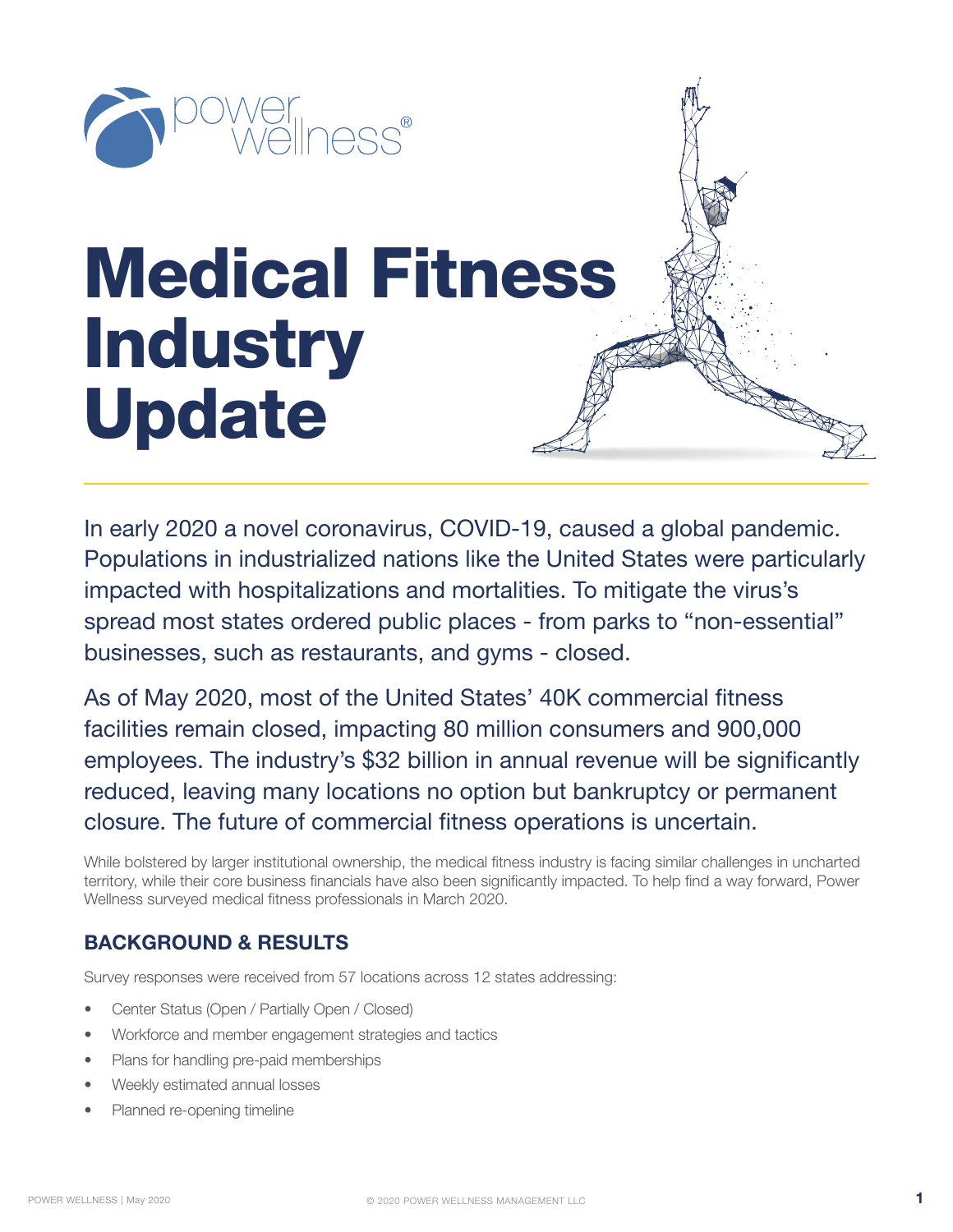

Key Findings:

• Medical fitness centers prioritized safety by closing earlier than the industry. 53% chose to close prior to government / public health mandates.



#### 2. WHAT PROMPTED YOUR CLOSURE?



All centers are losing revenue, and the largest group (28%) reported \$50K - \$75K in weekly losses. Most locations did not know if losses would be reimbursed by Business Interruption Insurance.

#### 3. DURING THIS CLOSURE, WHAT ARE YOUR EXPECTED LOST REVENUES PER WEEK?



• Despite lost revenues, 74% continued to compensate at least some (most likely full-time) employees while closed.

#### 4. ARE YOU COMPENSATING EMPLOYEES WHILE CLOSED? 5. WHICH EMPLOYEE GROUPS ARE BEING COMPENSATED?



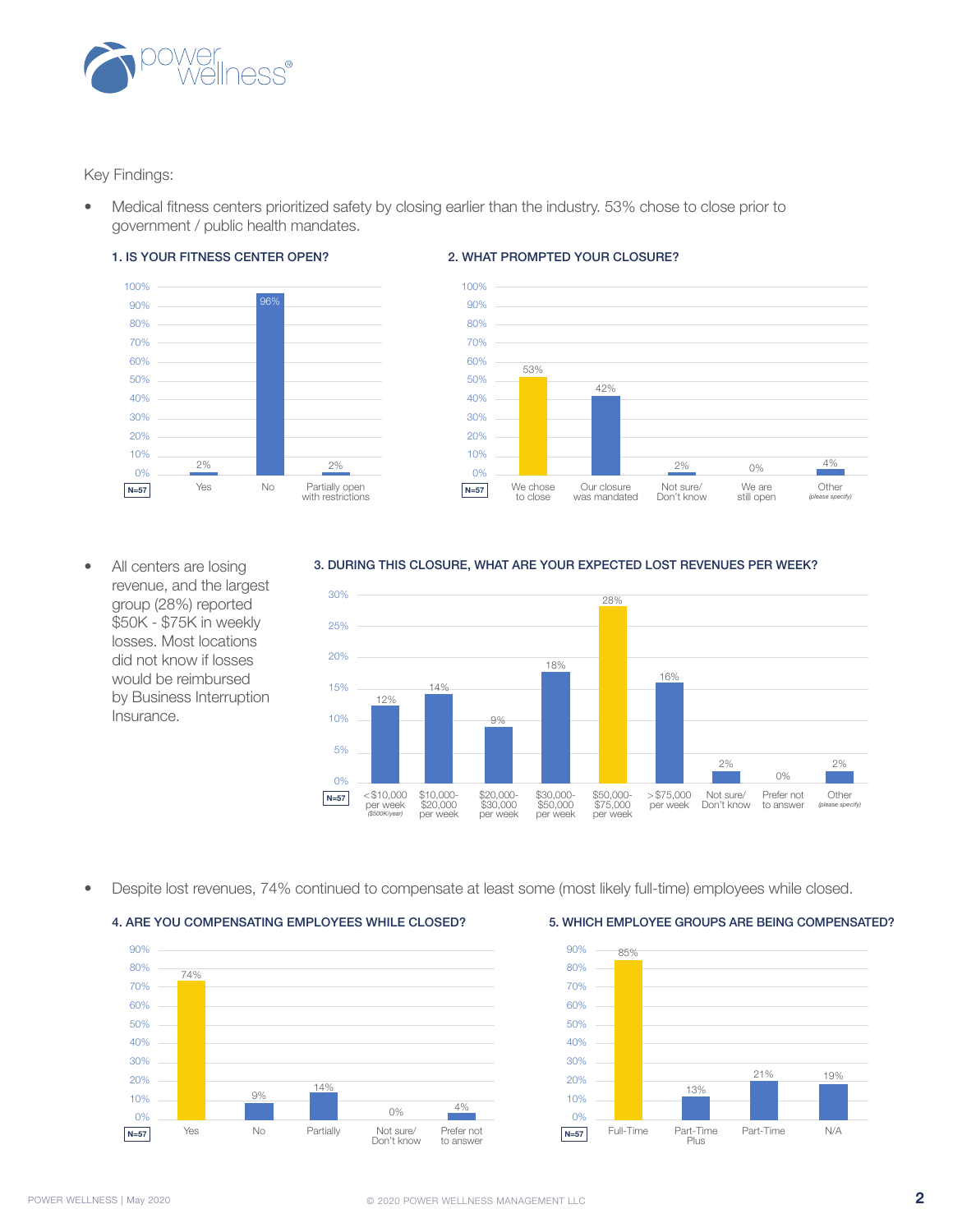

• Member engagement while closed included offering dues credits, digital media and online fitness programming.



#### 6. HOW ARE YOU HANDLING PRE-PAID MEMBERSHIPS WHILE CLOSED?

#### 7. WHAT MEMBER ENGAGEMENT STRATEGIES ARE DEPLOYED WHILE CLOSED?



• Centers all plan to reopen once it is safe to do so prioritizing member safety and following public health / governmental timing guidelines.

#### 8. DO YOU PLAN TO REOPEN?



#### **To summarize:**

- Centers prioritized member and staff safety by voluntarily closing during the COVID-19 pandemic.
- Centers quickly pivoted to digital channels, offering online fitness programming and frequent social media updates to keep people engaged.
- Centers are primarily concerned about long term lost revenue, maintaining membership and restaffing under the "new normal".